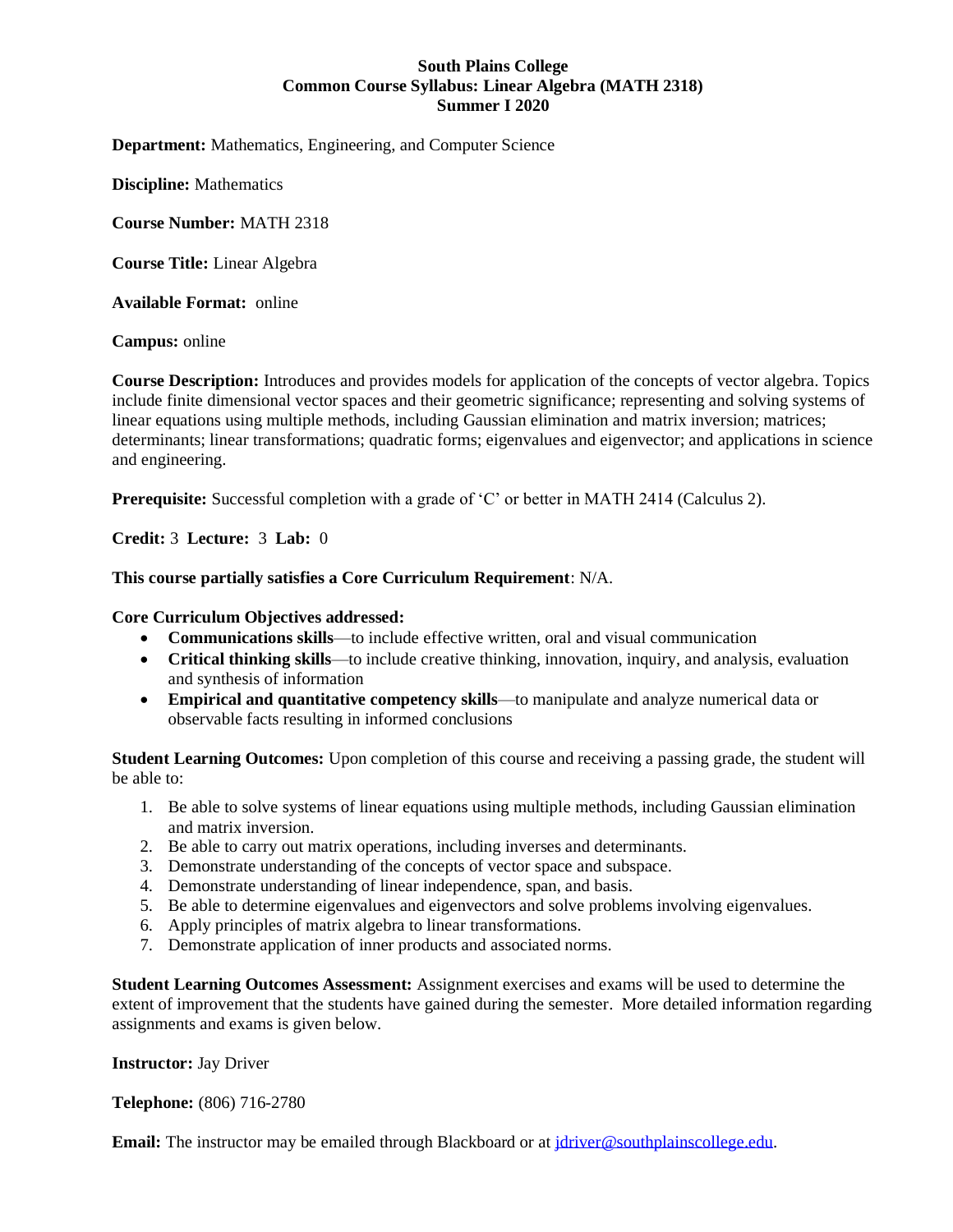**Virtual Office Hours:** By appointment (scheduled in Blackboard)

**Attendance Policy:** Since this course is completely online, there are no scheduled meetings. Logging into Blackboard to submit assignments and exams will account for attendance in the class. Failure to login and consistently submit assignments and/or exams may result in the student being administratively withdrawn from the class with a grade of 'F' or 'X'.

**Textbook:** Textbook references for this course may be any of the following:

- Larson, R., Edwards, B. H. & Falvo, D. C. (2004). Elementary Linear Algebra, Fifth ed. Boston, MA: Houghton Mifflin Company. ISBN 0-618-33567-6.
- Larson, R. & Falvo, D. C. (2009). Elementary Linear Algebra, Sixth ed. Boston, MA: Houghton Mifflin Company. ISBN 0-618-78376-8.
- Larson, R. (2013). Elementary Linear Algebra, Seventh ed. Boston, MA: Brooks/Cole. ISBN 978-1- 133-11087-3.
- Larson, R. (2017). Elementary Linear Algebra, Eighth ed. Boston, MA: Cengage Learning. ISBN 978-1-305-65800-4.

**Supplies:** You will need a calculator capable of matrix algebra (a TI-graphing calculator such as the TI-84 works well), a minimal supply of graph paper, and a 3-ring binder. Calculators on cell phones or other electronic devices are strongly discouraged and will not be allowed during testing without permission.

**Blackboard:** This course is completely online, so all access to course information and your instructor is through the Internet. Blackboard is the online course management system that will be utilized for this course. This course syllabus, as well as all course materials can be accessed through Blackboard. Login at [https://southplainscollege.blackboard.com/.](https://southplainscollege.blackboard.com/) The user name and password should be the same as the MySPC and SPC email.

User name: first initial, last name, and last 4 digits of the Student ID

Password: Original CampusConnect Pin No. (found on SPC acceptance letter)

Questions regarding Blackboard support may be emailed to **blackboard@southplainscollege.edu** or by telephone to 806-716-2180.

To maximize the potential for successfully completing this course:

- login to Blackboard daily;
- watch the lecture videos and take notes on them;
- thoroughly complete and submit the assignments on time;
- practice the exercises repeatedly until you have full mastery of them;
- thoroughly complete and submit the exams.

**Course Evaluation:** Assignments will count for 20% of the final grade, while exams count for 80% of the final grade. Expect 19 assignments and 4 scheduled exams throughout the course. Your final average in the course will determine the letter grade posted on your transcript. This grade is determined by the following scale: A (90-100%), B (80-89%), C (70-79%), D (60-69%), F (0-59%).

**Grading Policy:** Assignments (20 total) = 20%

Exam 1 (covering Assignments  $1-4$ ) = 15% Exam 2 (covering Assignments  $5-8$ ) =  $20\%$ Exam 3 (covering Assignments  $9-14$ ) = 20% Exam 4 (covering Assignments  $15-19$ ) =  $25\%$ .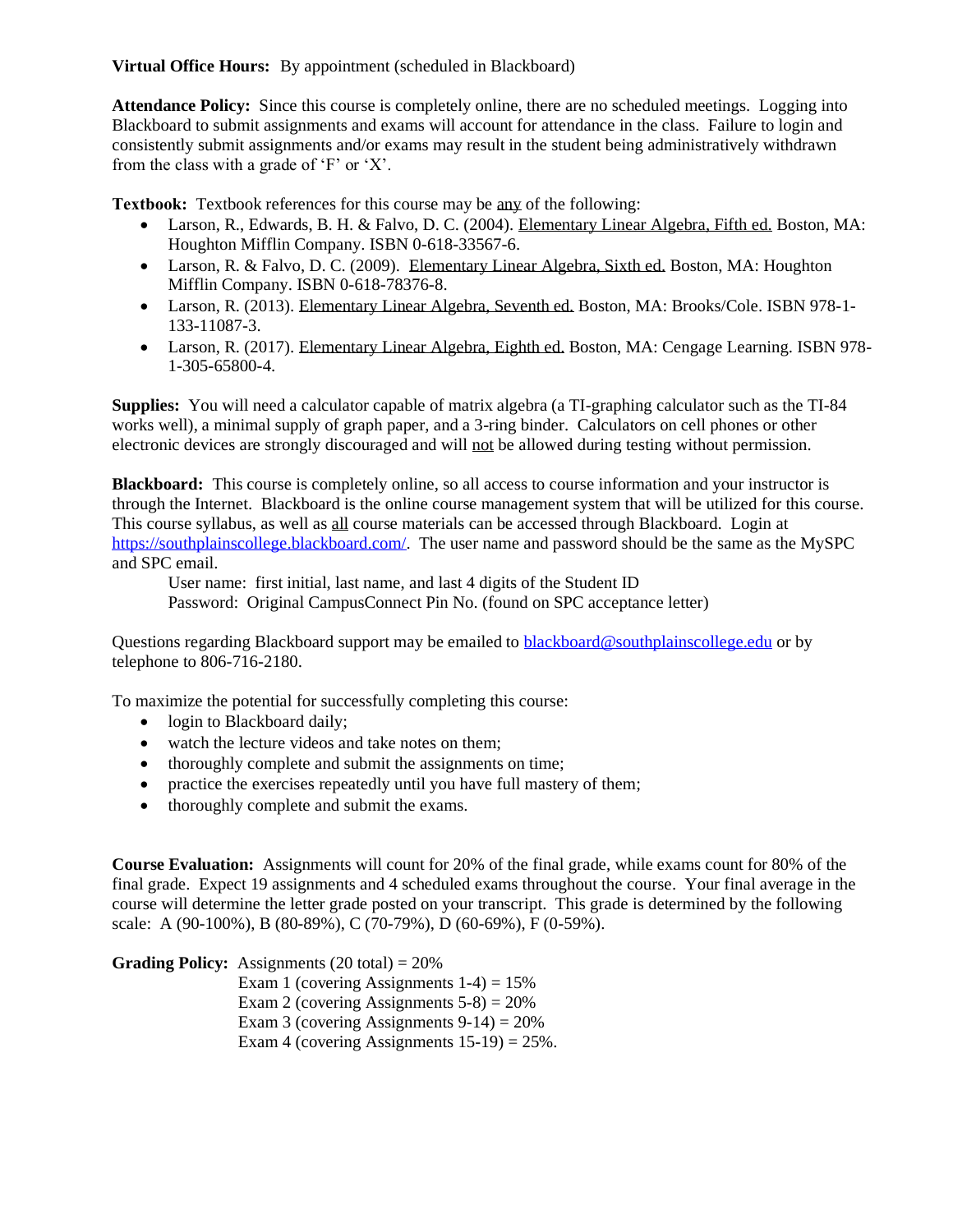**Assignments and Exams List:** The following is a sequential list of the assignments and exams.

- 0. Course Introduction Online Meeting
- 1. Linear Systems
- 2. Gauss-Jordan Elimination
- 3. Applications of Linear Systems
- 4. Summations Exam 1 (15%)
- 5. Matrix Operations
- 6. Special Matrices
- 7. Determinants
- 8. Applications of Determinants Exam 2 (20%)
- 9. Vector Spaces
- 10. Linear Independence
- 11. Basis & Dimension
- 12. Rank
- 13. Change of Basis
- 14. Vectors

Exam 3 (20%)

- 15. Linear Transformations
- 16. Transition Matrices & Similarity
- 17. Eigenvalues and Eigenvectors
- 18. Diagonalization
- 19. Applications of Eigenvalues Exam 4 (25%)

**Course Introduction Online Meeting:** The instructor will meet face-to-face in a virtual setting using Blackboard Collaborate. The purpose for this meeting is to allow the instructor and the student to formally meet and allow the student to learn and ask questions regarding the format and policies of the course.

**Assignment Format and Policy:** Assignments are given after each lesson and are collected according to the calendar below. For each question on each assignment:

- Write the question number.
- In solving the problem, show all necessary work.
- Clearly mark your answer.
- Check your answers in Blackboard to make certain you are practicing the exercises correctly.
- Write your name at the top of each page of your work.
- Submit the assignment in Blackboard.

Late assignments will be accepted up to the day before the scheduled exam with a 10% deduction per day late. Make certain to complete and submit assignments on time (or early). Early submissions are welcomed!

**Exam Format and Policy:** There are 4 units of study in this course. At the conclusion of each unit is a timed examination. Once you activate the exam link in Blackboard, you will have 2 ½ hours to complete the exam and submit it.

> Here is an example: You click on the Blackboard link to retrieve the exam at 5:30am. You now have until 8:00am to get your work uploaded back into Blackboard.

For each question on each exam:

- Write the question number.
- In solving the problem, show all necessary work.
- Clearly mark your answer.
- Write your name at the top of each page of your work.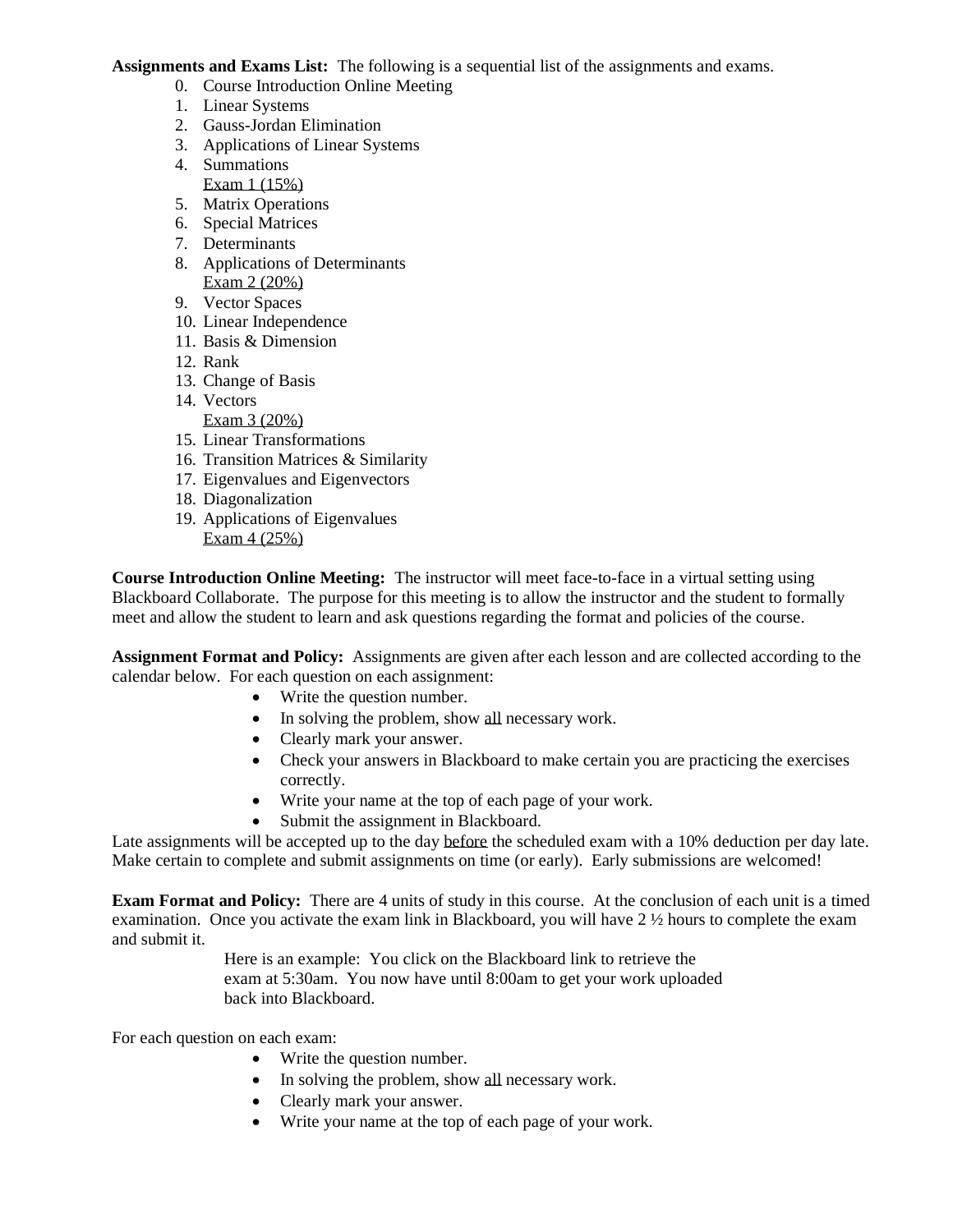The link for each exam will be released at 12:00am on the scheduled exam date according to the calendar below. The deadline for submitting an exam is 11:59pm.

> Here is a sample scenario: to maximize your 2 ½ hours and still meet the deadline, you would need to retrieve the exam no later than 9:29pm.

Submit the exam in Blackboard before the time expiration of 11:59pm. Late submissions of exams are not acceptable. Make certain exams are submitted within the given time constraints.

| Monday                    | Tuesday           | Wednesday          | Thursday           | Friday                    |
|---------------------------|-------------------|--------------------|--------------------|---------------------------|
|                           |                   | June 3:            |                    | June 5:                   |
|                           |                   | Assignments 1 and  |                    | Assignments 3 and         |
|                           |                   | 2 due by 11:59pm.  |                    | 4 due by 11:59pm.         |
| June 8: Exam 1            |                   | June $10$ :        |                    | June $12$ :               |
| (released at              |                   | Assignments 5 and  |                    | Assignments 7 and         |
| 12:00am; $2\frac{1}{2}$ - |                   | 6 due by 11:59pm.  |                    | 8 due by 11:59pm.         |
| hour time limit;          |                   |                    |                    |                           |
| due by 11:59pm).          |                   |                    |                    |                           |
| June $15:$ Exam $2$       |                   | June 17:           | June 18:           | June 19:                  |
| (released at              |                   | Assignment 9 due   | Assignment 10 due  | Assignment 11 due         |
| 12:00am; $2\frac{1}{2}$ - |                   | by 11:59pm.        | by 11:59pm.        | by 11:59pm.               |
| hour time limit;          |                   |                    |                    |                           |
| due by 11:59pm).          |                   |                    |                    |                           |
|                           | June 23:          |                    | June 25:           | June 26: Exam 3           |
|                           | Assignments 12    |                    | Assignment 14 due  | (released at              |
|                           | and 13 due by     |                    | by 11:59pm.        | 12:00am; $2\frac{1}{2}$ - |
|                           | 11:59pm.          |                    |                    | hour time limit;          |
|                           |                   |                    |                    | due by $11:59$ pm).       |
| June 29:                  | June 30:          | July 1: Assignment | July 2: Assignment | July 3: Assignment        |
| Assignment 15 due         | Assignment 16 due | 17 due by          | 18 due by          | 19 due by                 |
| by 11:59pm.               | by 11:59pm.       | 11:59pm.           | 11:59pm.           | 11:59pm.                  |
| July 6: Exam 4            |                   |                    |                    |                           |
| (released at              |                   |                    |                    |                           |
| 12:00am; $2\frac{1}{2}$ - |                   |                    |                    |                           |
| hour time limit;          |                   |                    |                    |                           |
| due by $11:59 \text{pm}.$ |                   |                    |                    |                           |

**Course Calendar:** Below is a calendar view of assignment and exam due dates and times.

**Academic Integrity (Plagiarism and Cheating Policy):** "Complete honesty is required of the student in the presentation of any and all phases of course work. This idea applies to quizzes of whatever length as well to final examinations, to daily reports, and to term papers" *(SPC General Catalog)*.

Plagiarism violations include, but are not limited to, the following:

- 1. Turning in a paper that has been purchased, borrowed, or downloaded from another student, an online term paper site, or a mail order term paper mill;
- 2. Cutting and pasting together information from books, articles, other papers, or online sites without providing proper documentation;
- 3. Using direct quotations (three or more words) from a source without showing them to be direct quotations and citing them; or
- 4. Missing in-text citations.

Cheating violations include, but are not limited to, the following:

- 1. Obtaining an examination by stealing or collusion;
- 2. Discovering the content of an examination before it is given;
- 3. Using an unauthorized source of information (notes, textbook, text messaging, internet, apps) during an examination, quiz, or homework assignment;
- 4. Entering an office or building to obtain an unfair advantage;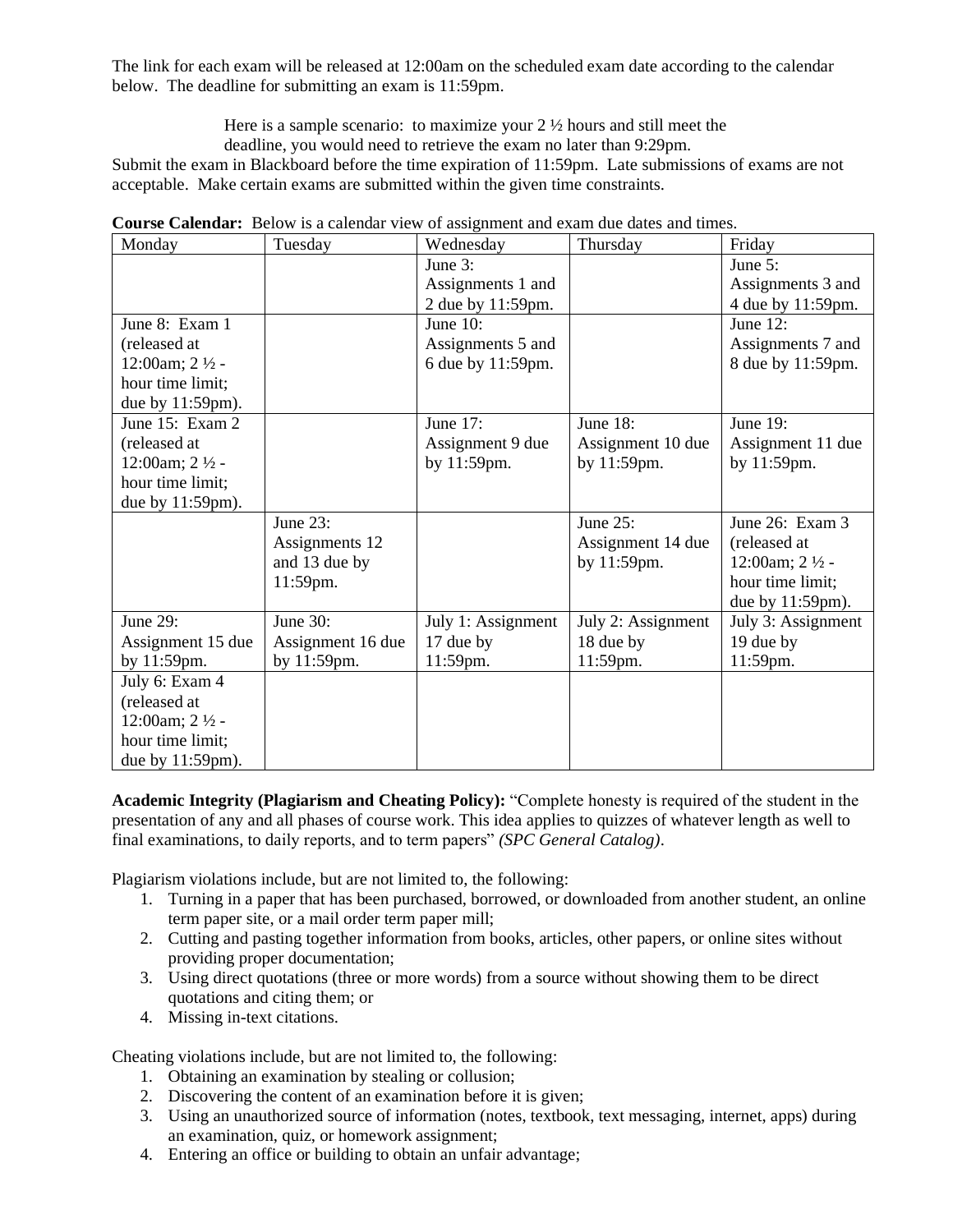- 5. Taking an examination for another;
- 6. Altering grade records;
- 7. Copying another's work during an examination or on a homework assignment;
- 8. Rewriting another student's work in Peer Editing so that the writing is no longer the original student's;
- 9. Taking pictures of a test, test answers, or someone else's paper.

If you are involved in plagiarism or cheating on assignments or exams, you will receive a point deduction, or a zero for the assignment, or be dropped from the course with the grade of "F" or "X," at the instructor's discretion.

**Student Code of Conduct Policy**: Any successful learning experience requires mutual respect on the part of the student and the instructor. Neither instructor nor student should be subject to others' behavior that is rude, disruptive, intimidating, aggressive, or demeaning**.** Student conduct that disrupts the learning process or is deemed disrespectful or threatening shall not be tolerated and may lead to disciplinary action and/or removal from class.

**Diversity Statement:** In this class, the teacher will establish and support an environment that values and nurtures individual and group differences and encourages engagement and interaction. Understanding and respecting multiple experiences and perspectives will serve to challenge and stimulate all of us to learn about others, about the larger world and about ourselves. By promoting diversity and intellectual exchange, we will not only mirror society as it is, but also model society as it should and can be.

**Disability Statement:** Students with disabilities, including but not limited to physical, psychiatric, or learning disabilities, who wish to request accommodations in this class should notify the Disability Services Office early in the semester so that the appropriate arrangements may be made. In accordance with federal law, a student requesting accommodations must provide acceptable documentation of his/her disability to the Disability Services Office. For more information, call or visit the Disability Services Office at Levelland (Student Health & Wellness Office) 806-716-2577, Reese Center (Building 8) 806-716-4675, or Plainview Center (Main Office) 806-716-4302 or 806-296-9611.

**Nondiscrimination Policy:** South Plains College does not discriminate on the basis of race, color, national origin, sex, disability or age in its programs and activities. The following person has been designated to handle inquiries regarding the non-discrimination policies: Vice President for Student Affairs, South Plains College, 1401 College Avenue, Box 5, Levelland, TX 79336. Phone number 806-716-2360.

**Title IX Pregnancy Accommodations Statement:** If you are pregnant, or have given birth within six months, Under Title IX you have a right to reasonable accommodations to help continue your education. To [activate](http://www.southplainscollege.edu/employees/manualshandbooks/facultyhandbook/sec4.php) accommodations you must submit a Title IX pregnancy accommodations request, along with specific medical documentation, to the Director of Health and Wellness. Once approved, notification will be sent to the student and instructors. It is the student's responsibility to work with the instructor to arrange accommodations. Contact the Director of Health and Wellness at 806-716-2362 or [email](http://www.southplainscollege.edu/employees/manualshandbooks/facultyhandbook/sec4.php) [cgilster@southplainscollege.edu](mailto:cgilster@southplainscollege.edu) for assistance.

**Campus Concealed Carry**: Texas Senate Bill - 11 (Government Code 411.2031, et al.) authorizes the carrying of a concealed handgun in South Plains College buildings only by persons who have been issued and are in possession of a Texas License to Carry a Handgun. Qualified law enforcement officers or those who are otherwise authorized to carry a concealed handgun in the State of Texas are also permitted to do so. Pursuant to Penal Code (PC) 46.035 and South Plains College policy, license holders may not carry a concealed handgun in restricted locations. For a list of locations and Frequently Asked Questions, please refer to the Campus Carry page at: <http://www.southplainscollege.edu/campuscarry.php>

Pursuant to PC 46.035, the open carrying of handguns is prohibited on all South Plains College campuses. Report violations to the College Police Department at 806-716-2396 or 9-1-1.

**SPC Bookstore Price Match Guarantee Policy:** If you find a lower price on a textbook, the South Plains College bookstore will match that price. The difference will be given to the student on a bookstore gift certificate! The gift certificate can be spent on anything in the store.